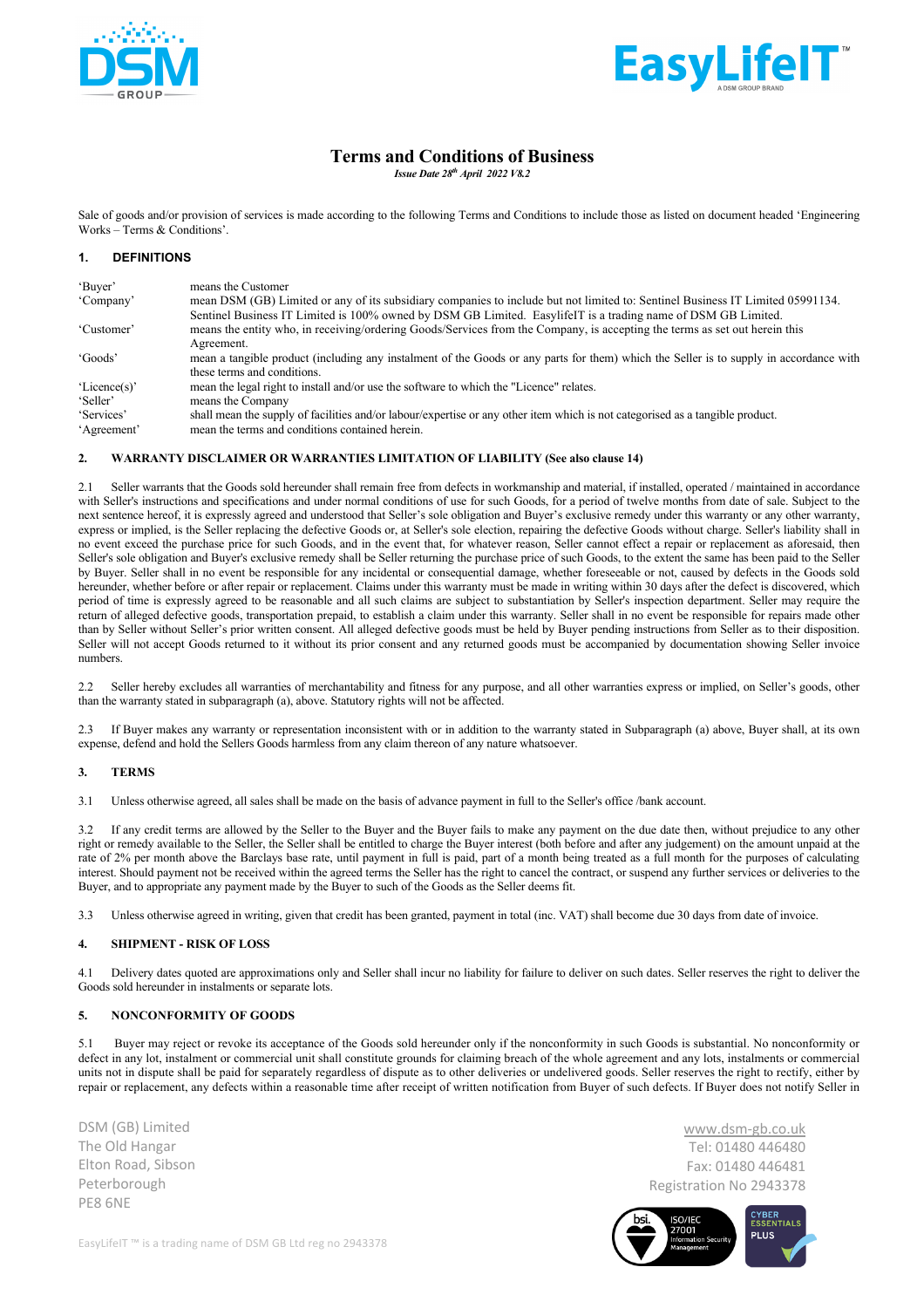



writing within 14 days after receipt of Goods hereunder, which period of time is expressly agreed to be reasonable of any claimed defect, the Buyer shall be deemed to have irrevocably accepted such Goods and shall be barred from any remedy therefor.

## **6. RETENTION OF TITLE**

6.1 The risk in the Goods shall pass to the Buyer on delivery, but notwithstanding delivery property in the Goods shall not pass to Buyer until payment in full shall have been made therefor, and until such time the Buyer shall insure goods to the full value.

6.2 The Buyer shall hold the Goods until such time as payment is made or until resale or conversion into or incorporation with other Goods as bailee of the Goods for the Seller and shall if required by the Seller store the Goods separately from other goods in such a way as to be identifiable as the property of the Seller.

6.3 In the event of resale of the Goods by the Buyer before such payment is made the Buyer shall hold such part of the proceeds of resale as represents the sale price of the Goods on trust for the Seller and shall place such sum in a separate bank account so as to be identifiable as being in the beneficial ownership of the Seller.

6.4 In the event that the Goods are processed into or incorporated in, used as materials for, or mixed with other goods or materials before such payment is made then such mixed or processed goods shall be held by Buyer on trust for sale for the benefit of Seller and the Buyer shall forthwith upon sale account to Seller for part of the proceeds of sale as represents the sale price of the Goods and until such payment shall place such part of the proceeds of sale in a separate bank account so as to be identifiable as being in the beneficial ownership of Seller.

### **7. SOFTWARE LICENCE(S)**

7.1 It is the responsibility of the Customer to ensure that all software currently installed or being requested to be installed has a legal Licence. The Company will not install any software without sight of a current legal licence. The Company shall not be responsible for any misinterpretation with regard whether a Licence is legal or otherwise. It is the Customers sole responsibility to ensure the Licence(s) is legal and relates to the software to which is being or is installed. The Customer shall indemnify the Company against any claim that may arise as a result of the Licence(s) being deemed illegal.

### **8. EXCUSE**

8.1 A basic assumption of this Agreement is the non-occurrence of the following: fire, flood, explosion, riot, strike or other difference with workmen, shortage of utility, facility, material or labour, freight embargo, transportation delay, breakdown or accident, act of God or the public enemy, compliance with or other action taken to carry out the intent or purpose of any law or regulation, or any other cause beyond Seller's reasonable control which prevents or delays the Seller's performance hereunder, and delay in delivery or non-delivery, in whole or in part, by the Seller shall be excused if delivery is made impracticable by the occurrence of any of the above.

#### **9. INSOLVENCY**

9.1 In the event of the Buyer's insolvency, the Seller is entitled to cancel all contracts and recover Goods, for which full payment has not been received, in accordance with these Terms and Conditions.

### **10. GENERAL PROVISIONS**

10.1 This Agreement may not be assigned or otherwise transferred by Buyer without the prior written consent of Seller, and any such assignment or transfer without such prior written consent shall be null and void and of no force or effect whatsoever.

10.2 The paragraph headings in this Agreement are used for convenience only. They form no part of this Agreement and are in no way intended to alter or affect the meaning of this Agreement.

10.3 The invalidity, in whole or in part, of any provision of this Agreement shall not affect the validity or enforceability of any other of its provisions.

10.4 Any notice or other communication required or permitted hereunder shall be sufficiently given if sent in writing by registered mail, return receipt requested, postage prepaid, and addressed to the other party hereto at its respective address as set forth on the face hereof. Any such notice if so mailed, shall be deemed to have been received on the third business day following such mailing, regardless of when or whether received. Either party hereto may change its address for notice purposes by written notice to the other party.

10.5 Seller's failure to insist, in one or more instances, upon the performance of any terms of this Agreement shall not be construed as a waiver or relinquishment of Seller's right to such performance or the future performance of such term or terms, and Buyer's obligation with respect thereto shall continue to full force and effect.

10.6 These conditions of sale and all contracts for the sale of Goods to which they apply shall be construed in accordance with and in all respects governed by English law and shall be exclusively justifiable in England.

10.7 The Buyer accepts that these terms and conditions may be varied from time to time and such variation will be posted to the Seller's web site; the latest version shall be those with the most recent issue date. The version which is applicable shall be that as stated on the relevant communication from the Seller to the Buyer ie: quotation. If nothing is stated then the latest version shall apply. The Buyer accepts it is their responsibility to maintain currency with any variations. Web link is: https://dsm-gb.co.uk/termsofbusiness/DSMTermsofBusinessV8.5.pdf

DSM (GB) Limited The Old Hangar Elton Road, Sibson Peterborough PE8 6NE

www.dsm-gb.co.uk Tel: 01480 446480 Fax: 01480 446481 Registration No 2943378